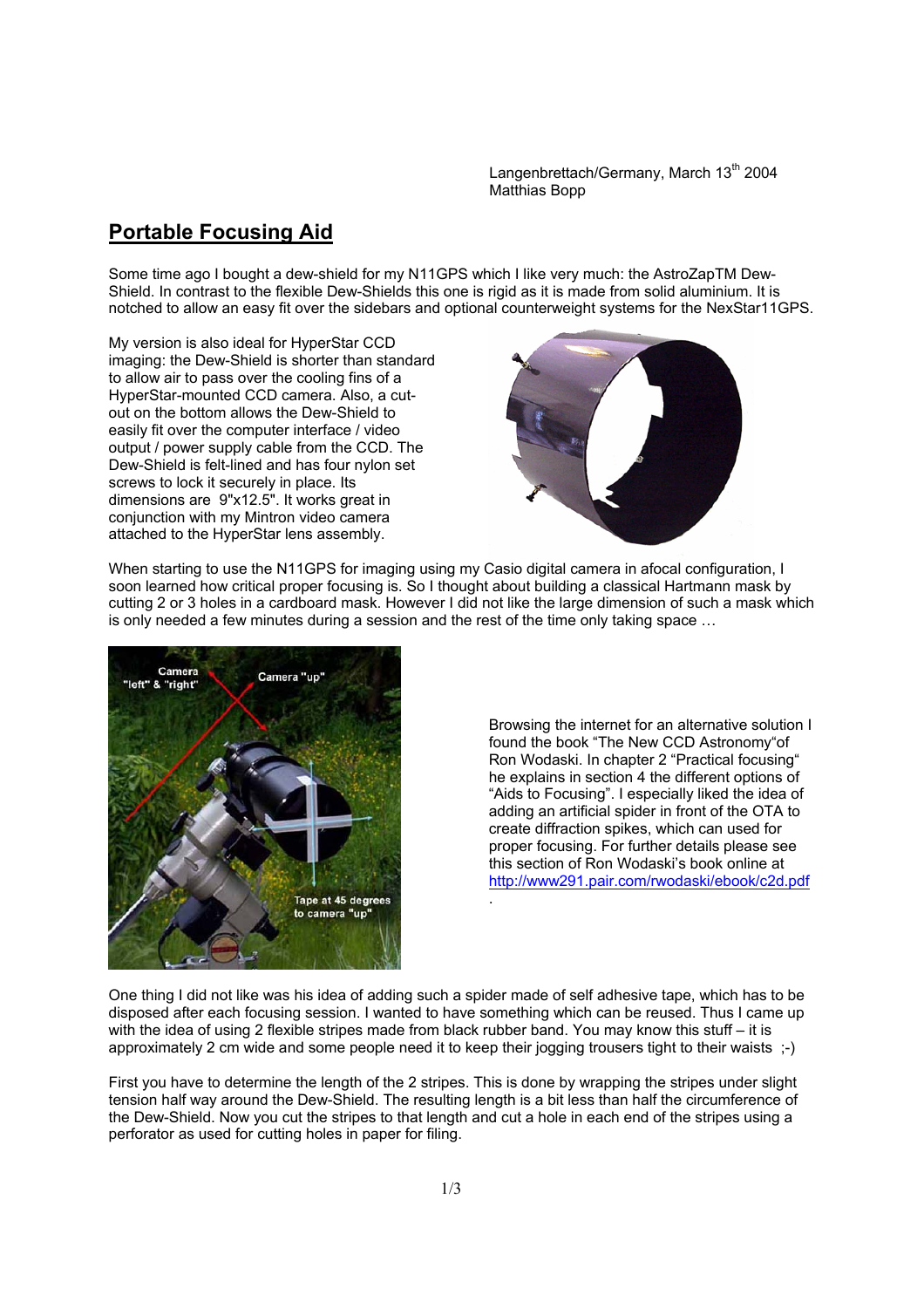To attach the stripes to the Dew-Shield I drilled 4 holes in the Dew-Shield and attached screws with large heads. I could thus fix the stripes to the dew-shield by clamping them under the large headed screws. Please do not forget to paint the nuts inside the Dew-Shield black to avoid reflections once the stripes are attached.





By the way the location of the 4 holes is easy to determine: you hold the stripes diagonal over the opening of the Dew-Shield and stretch them symmetrically down along the sides of the Dew-Shield while keeping under moderate tension. Here you now mark the points to drill the holes.

Here are pictures of the completed setup. You see the stripes are in place for creating the diffraction spikes during focusing because of the cross they form (same principle as the diffraction spikes you see in a Newtonian reflector telescope by the spider holding the secondary mirror). Luckily when in use with a Schmidt-Cassegrain telescope as the N11GPS we can remove the stripes after focusing.